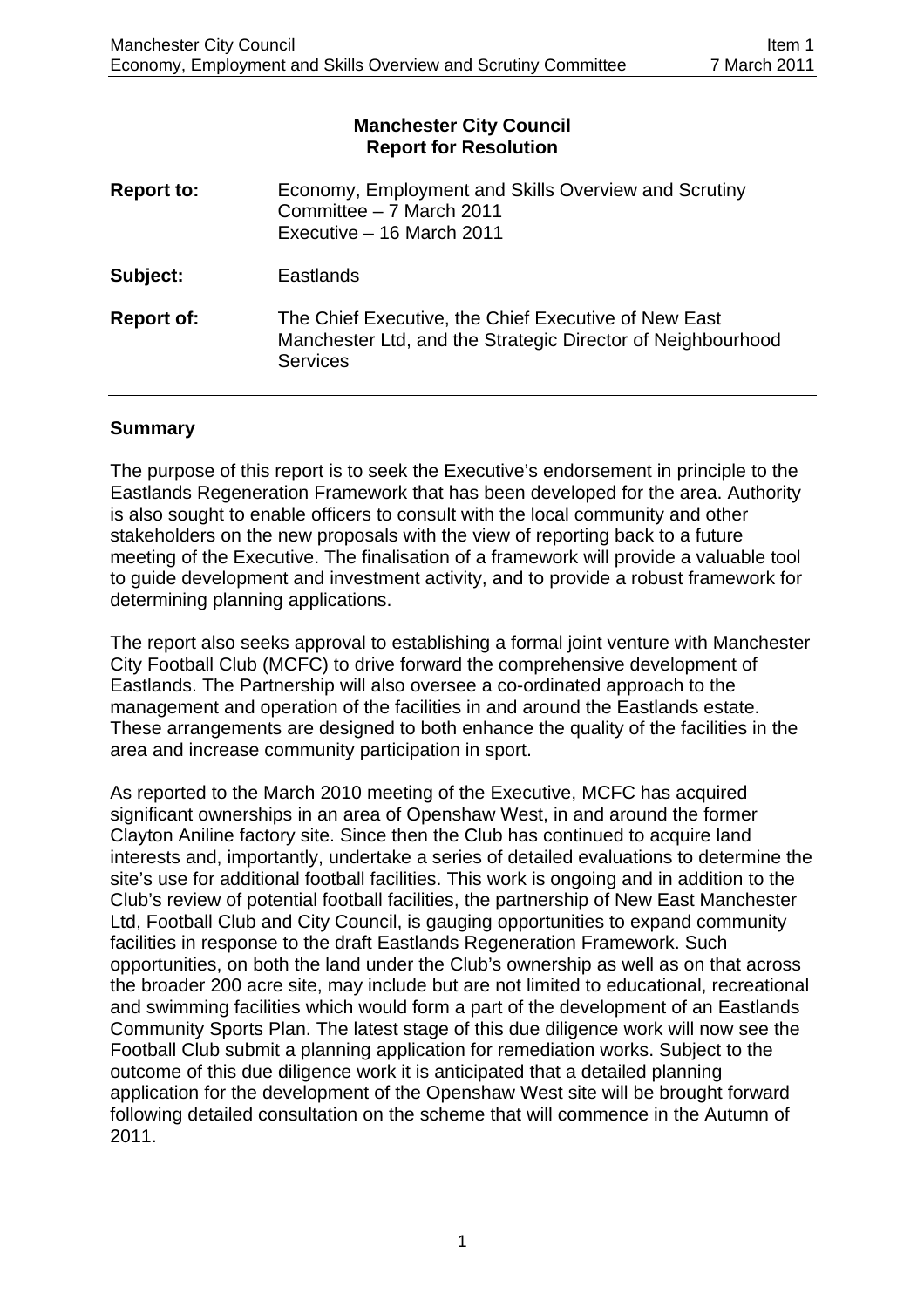#### **Recommendations**

The Executive is recommended to:

- 1. Endorse in principle the Eastlands Regeneration Framework appended to this report and request that the Chief Executive of New East Manchester Ltd, in consultation with appropriate Council officers undertake a public consultation exercise on the proposed framework and report back to a future meeting of the Executive on the outcome of the consultation process.
- 2. Approve in principle the proposal to establish the Eastlands Development Partnership with Manchester City Football Club and its associated land holding and development companies and authorise the Chief Executive, City Treasurer and City Solicitor to negotiate and agree the terms of the partnership and to report back to a future meeting.
- 3. Approve in principle the development of an Eastlands Community Sports Plan as outlined in the report and authorise the Head of Leisure to consult with Sport England, the Manchester Sport and Leisure Trust, Manchester City Football Club and other stakeholders on the proposals with a view to ensuring that the Eastlands Community Sports Plan becomes a key component of that long term activity in relation to the comprehensive development of the Eastlands estate.
- 4. Note the proposal for a Collaboration Agreement detailed at section 7 of this report with the intention of facilitating a compulsory purchase order of the site if necessary.
- 5. Approve the City Council entering into the Collaboration Agreement with MCDC and its land holding and development companies on behalf of MCFC and agree the proposals for dealing with the City Council's land as described in the report with the aim of securing the redevelopment of the land at Openshaw West as part of the comprehensive development of the Eastlands estate and authorise the Chief Executive, City Treasurer and City Solicitor to negotiate and agree the final terms of the agreement.
- 6. Authorise the City Solicitor to finalise and complete all legal documentation required to give effect to these proposals.

#### **Wards Affected:**

Bradford and Ancoats & Clayton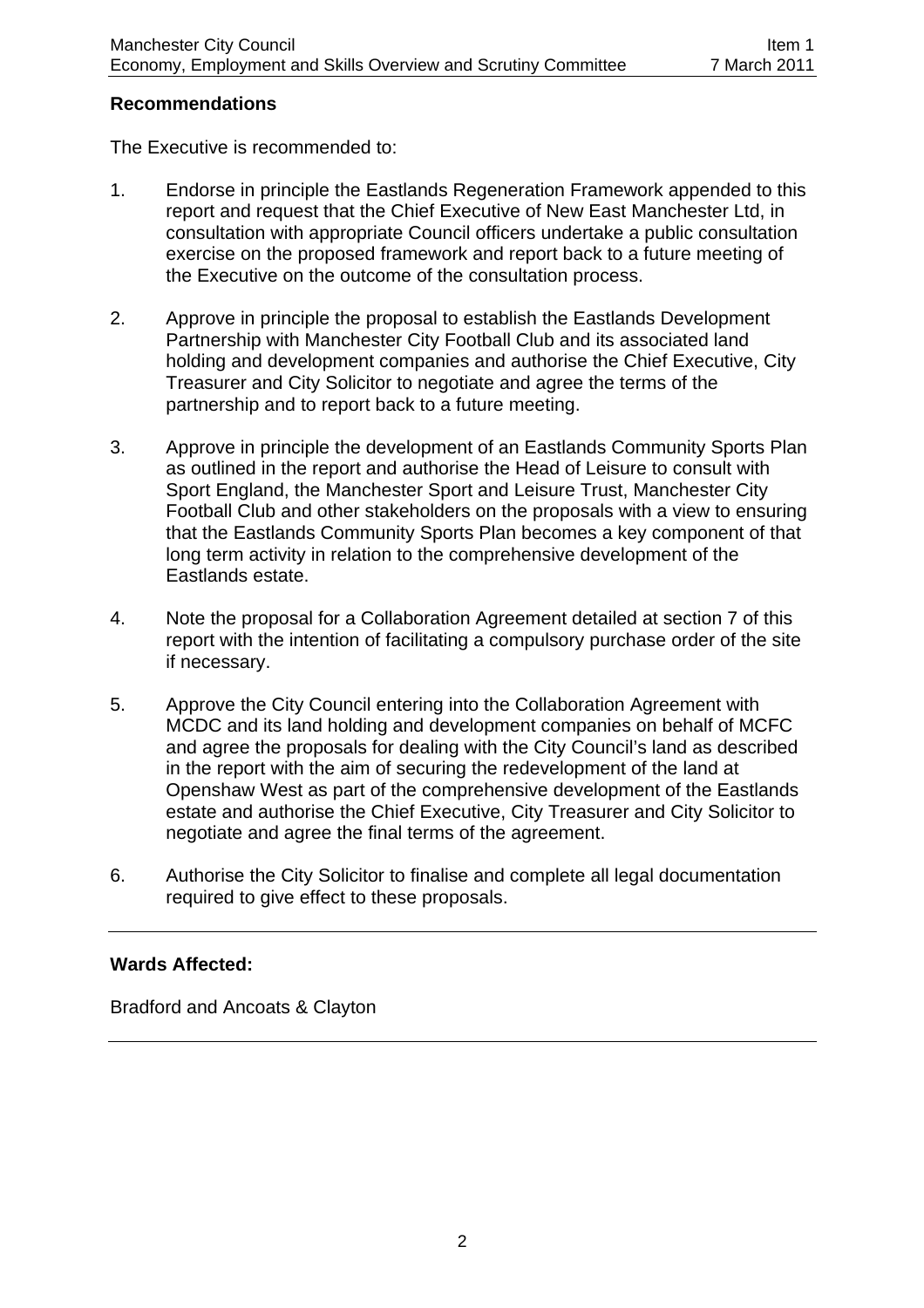| <b>Community Strategy Spine</b>                            | Summary of the contribution to the strategy                                                                                                                                                                                                                                                                                            |
|------------------------------------------------------------|----------------------------------------------------------------------------------------------------------------------------------------------------------------------------------------------------------------------------------------------------------------------------------------------------------------------------------------|
| Performance of the economy of<br>the region and sub region | The framework will provide the catalyst for further<br>investment and employment in the area.                                                                                                                                                                                                                                          |
| Reaching full potential in<br>education and employment     | The next generation of investment at Eastlands<br>and into adjoining areas will facilitate the<br>creation of a substantial number of jobs in a range<br>of employment sectors.                                                                                                                                                        |
| Individual and collective self<br>esteem - mutual respect  |                                                                                                                                                                                                                                                                                                                                        |
| Neighbourhoods of Choice                                   | The proposed developments are aimed at<br>establishing Eastlands as a global destination and<br>as a major catalyst for driving forward and<br>encouraging the retention of existing residents<br>and attracting new working households to live in<br>the wider East Manchester area.                                                  |
|                                                            | The Eastlands Regeneration Framework, and the<br>proposals to bring forward an Eastlands<br>Community Sport Plan, will provide the<br>opportunity to deliver appropriate additional sports<br>and community facilities which will help ensure<br>surrounding communities can secure benefits<br>from future investment into Eastlands. |

## **Full details are in the body of the report, along with any implications for:**

- Equal Opportunities Policy
- Risk Management
- Legal Considerations

## **Financial Consequences – Revenue**

The Sportcity Collaboration Agreement between Manchester City Council and the Homes and Communities Agency (HCA) provided an initial £9.9 million of resources in 2008/09. The remaining resources subject to HCA approval it is proposed will be used to fund the core Eastlands Regeneration Team for three years, the estimated annual cost for staffing and office costs is £0.407m. Other staffing costs relating to property, planning and legal support will be sourced from within the City Council.

# **Financial Consequences – Capital**

There are no immediate capital consequences arising as a result of these proposals, although as development proposals emerge ultimately Manchester City Council will transfer its land interests to the proposed joint venture at market value. There will be a requirement to ensure that the joint venture is structured in the most tax efficient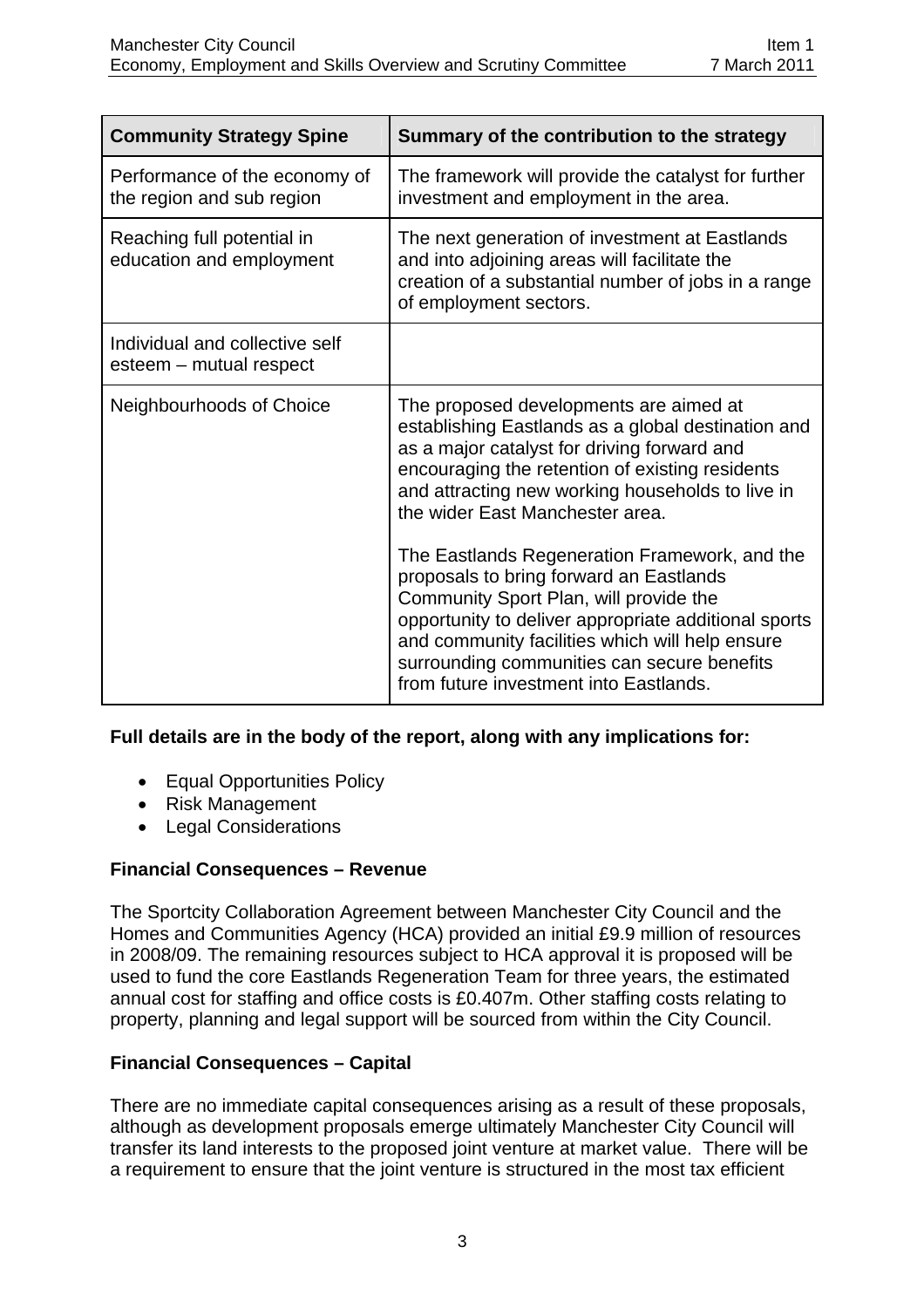manner.

#### **Contact Officers:**

| Name:      | <b>Sir Howard Bernstein</b>            |
|------------|----------------------------------------|
| Position:  | <b>Chief Executive MCC</b>             |
| Telephone: | 0161 234 3006                          |
| E-mail:    | h.bernstein@manchester.gov.uk          |
| Name:      | <b>Eddie Smith</b>                     |
| Position:  | <b>Chief Exec NEM Ltd</b>              |
| Telephone: | 0161 223 1155                          |
| E-mail:    | e.smith@manchester.gov.uk              |
| Name:      | <b>Richard Paver</b>                   |
| Position:  | <b>City Treasurer</b>                  |
| Telephone: | 0161 234 3564                          |
| E-mail:    | m.murray@manchester.gov.uk             |
| Name:      | <b>Susan Orrell</b>                    |
| Position:  | <b>City Solicitor</b>                  |
| Telephone: | 0161 234 3087                          |
| E-mail:    | s.orrell@manchester.gov.uk             |
| Name:      | Des Gardener                           |
| Position:  | Head of Regeneration (Legal)           |
| Telephone: | 0161 234 4599                          |
| E-mail:    | d.gardener@manchester.gov.uk           |
| Name:      | Eamonn O'Rourke                        |
| Position:  | <b>Head of Leisure</b>                 |
| Telephone: | 0161 953 2451                          |
| E-mail:    | e.o'rourke@manchester.gov.uk           |
| Name:      | <b>Malcolm Murray</b>                  |
| Position:  | Dep Head of Corporate Property (Regen) |
| Telephone: | 0161 234 1284                          |
| E-mail:    | m.murray@manchester.gov.uk             |

## **Background documents (available for public inspection):**

The following documents disclose important facts on which the report is based and have been relied upon in preparing the report. Copies of the background documents are available up to 4 years after the date of the meeting. If you would like a copy please contact one of the contact officers above.

- **East Manchester Strategic Regeneration Framework, Executive, 19th** December 2007
- Sportcity, Executive, 23<sup>rd</sup> July, 2008
- A Strategic Partnership with Manchester City Football Club, Executive 24<sup>th</sup> March, 2010
- Draft Eastlands Regeneration Framework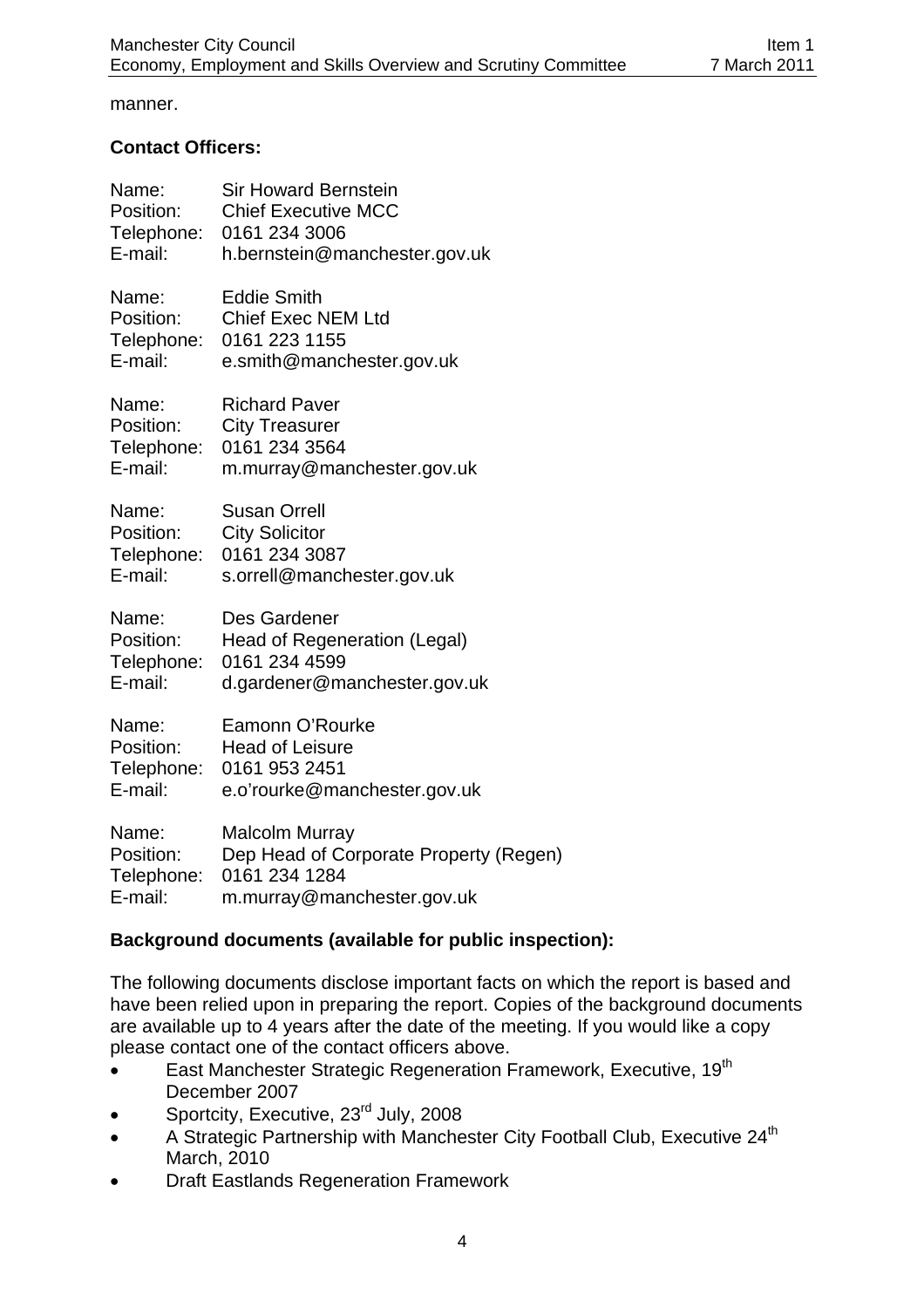## **1.0 Introduction**

- 1.1 On 12<sup>th</sup> March 2010 Manchester City Council and New East Manchester (NEM) signed a memorandum of understanding with Manchester City Football Club (MCFC) under which they agreed to work together to develop a transformational plan for East Manchester focused on the area around the City of Manchester Stadium and including Openshaw West.
- 1.2 As reported to the March 2010 meeting of the Executive MCFC has acquired significant ownerships in an area of Openshaw West, in and around the former Clayton Aniline factory site. Since then the Club has continued to acquire land interests and, importantly, undertake a series of detailed evaluations to determine the site's use for additional football facilities. This work is ongoing and in addition to the Club's review of potential football facilities, the partnership of New East Manchester Ltd, Football Club and City Council, is gauging opportunities to expand community facilities in response to the draft Eastlands Regeneration Framework. Such opportunities, on both the land under the Club's ownership as well as on that across the broader 200 acre site, may include but are not limited to educational, recreational and swimming facilities which would form a part of the development of an Eastlands Community Sports Plan.
- 1.3 As part of the due diligence work the Football Club will submit shortly a planning application for remediation works. Subject to the outcome of this due diligence work it is anticipated that a detailed planning application for the development of the Openshaw West site will be brought forward following detailed consultation on the scheme that will commence in the Autumn of 2011
- 1.4 The work with Manchester City Football Club, and its group companies including Brookshaw Developments Limited, has sought to create the basis of a long term partnership that can build on the parties' ambitions for the area and respective strengths. These include the City Council and NEM's track record in securing regeneration and the Club's commercial leverage with brand partners and track record of investing in all aspects of the clubs development including its successful "City in the Community" programme.
- 1.5 This report seeks approval to a number of proposals that have been developed through the joint working arrangements with the club. The proposals include a draft Eastlands Regeneration Framework; plans for the development of an Eastlands Community Sports Plan; the agreement to a collaboration agreement between the City Council, NEM and the Club to deliver the development of the Openshaw West site; and the establishment of a formal partnership agreement that will oversee the comprehensive development of the Eastlands estate.

#### **2.0 Background**

2.1 The Sportcity site at Eastlands sits at the heart of East Manchester and its development as a major sporting and leisure destination has been a longstanding priority for the City Council, New East Manchester Ltd (NEM)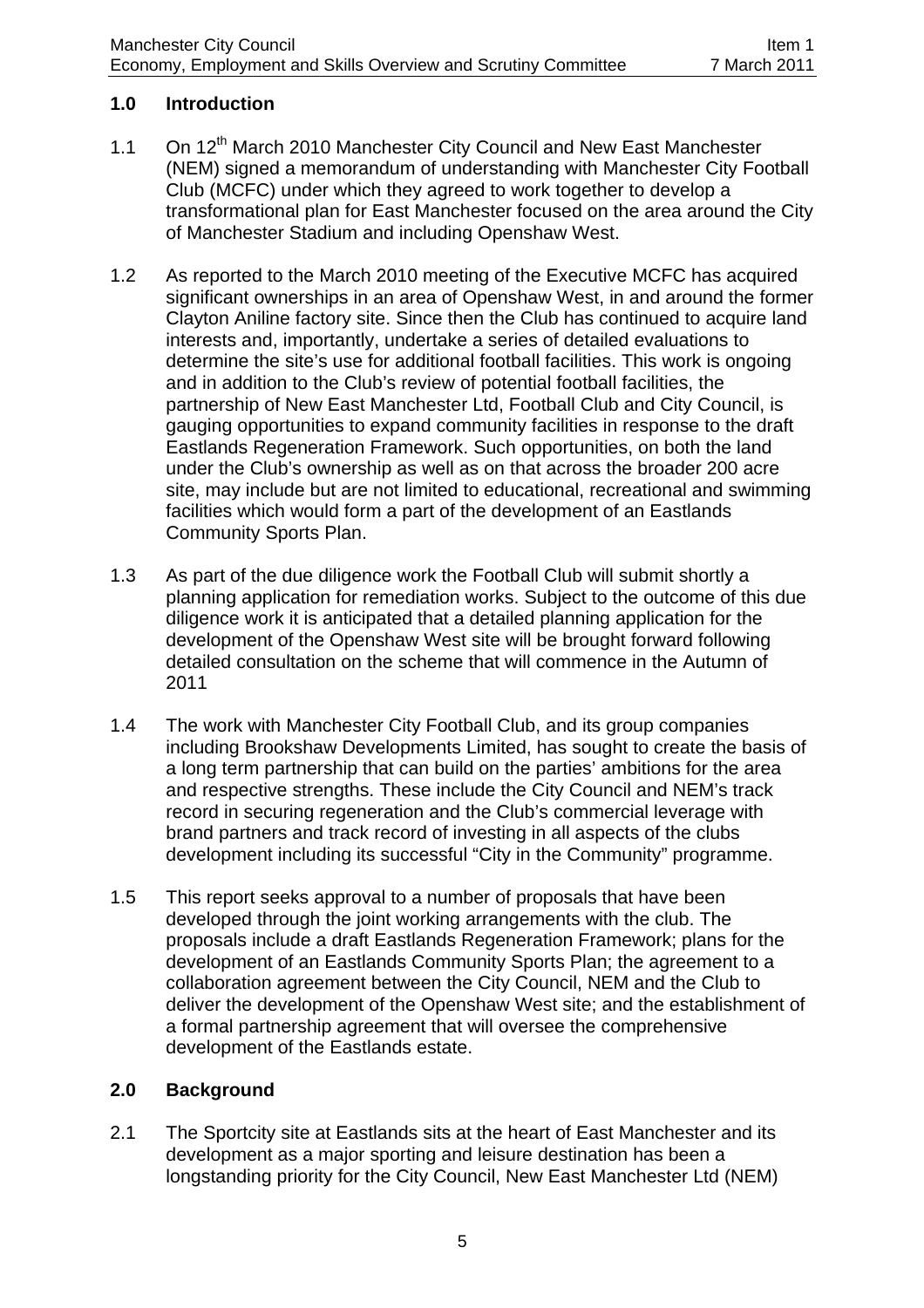and our partners.

- 2.2 The Council and NEM are committed to securing development at Eastlands that maximises its contribution to strengthening the destination role of East Manchester; delivers year round activity and a real sense of place; and, critically, expands the employment opportunities available to local residents.
- 2.3 Following the then Government's defeat in the House of Lords and subsequent decision not to proceed with the regional casino, the City Council and NEM, along with partners the Homes and Communities Agency (HCA) and the North West Regional Development Agency (NWDA) have been working to identify alternative proposals capable of delivering economic benefits of a comparable scale to the casino. As part of this work the joint working arrangements with Manchester City Football Club (MCFC) were established in March 2010 through a Joint Development Board, enabling the City Council's regeneration priorities for East Manchester, along side those of other partners to be aligned with the development by MCFC of its plans for the development of the club and its facilities.

### **3.0 Eastlands: the Strategic Context**

- 3.1 Eastlands is at the heart of East Manchester, which is the focus of a consistent, long-term strategy for regeneration, led by New East Manchester Ltd. (NEM). This area of the city was once home to traditional manufacturing industries on which the wealth of Manchester was founded. In the second half of the twentieth century, much of the area's economic base was decimated by successive economic recessions and intensive competition from increasingly global markets. This left the area with a significant amount of brownfield land, vacant and underused buildings along with a low-value, low demand housing market in a poor physical environment.
- 3.2 NEM has been guided by successive Strategic Regeneration Frameworks (SRF), the current one being the 2008 – 2018 East Manchester Strategic Regeneration Framework. The SRF sets out a long-term, integrated regeneration strategy for East Manchester. Consistent with the SRF, NEM has focused on the physical, economic, and social transformation of the area, delivering an agenda for restructuring the local economy and supporting the community so that East Manchester and its residents can make a more effective contribution to the economy of the wider city region. Since the establishment of NEM, the spiral of economic and social decline has been reversed with employment and people now returning to East Manchester.
- 3.3 East Manchester has now reached a turning point the area has been stabilised and foundations laid that will enable it to make a significant contribution to the sustained growth of the city region economy going forward. Building on a strong foundation, NEM will continue to support long-term renewal and focus on the outstanding requirements which must be addressed in order to develop East Manchester as a sustainable place in which to work, invest, live and play.
- 3.4 Eastlands is a strategic priority site for the City Council and NEM. It represents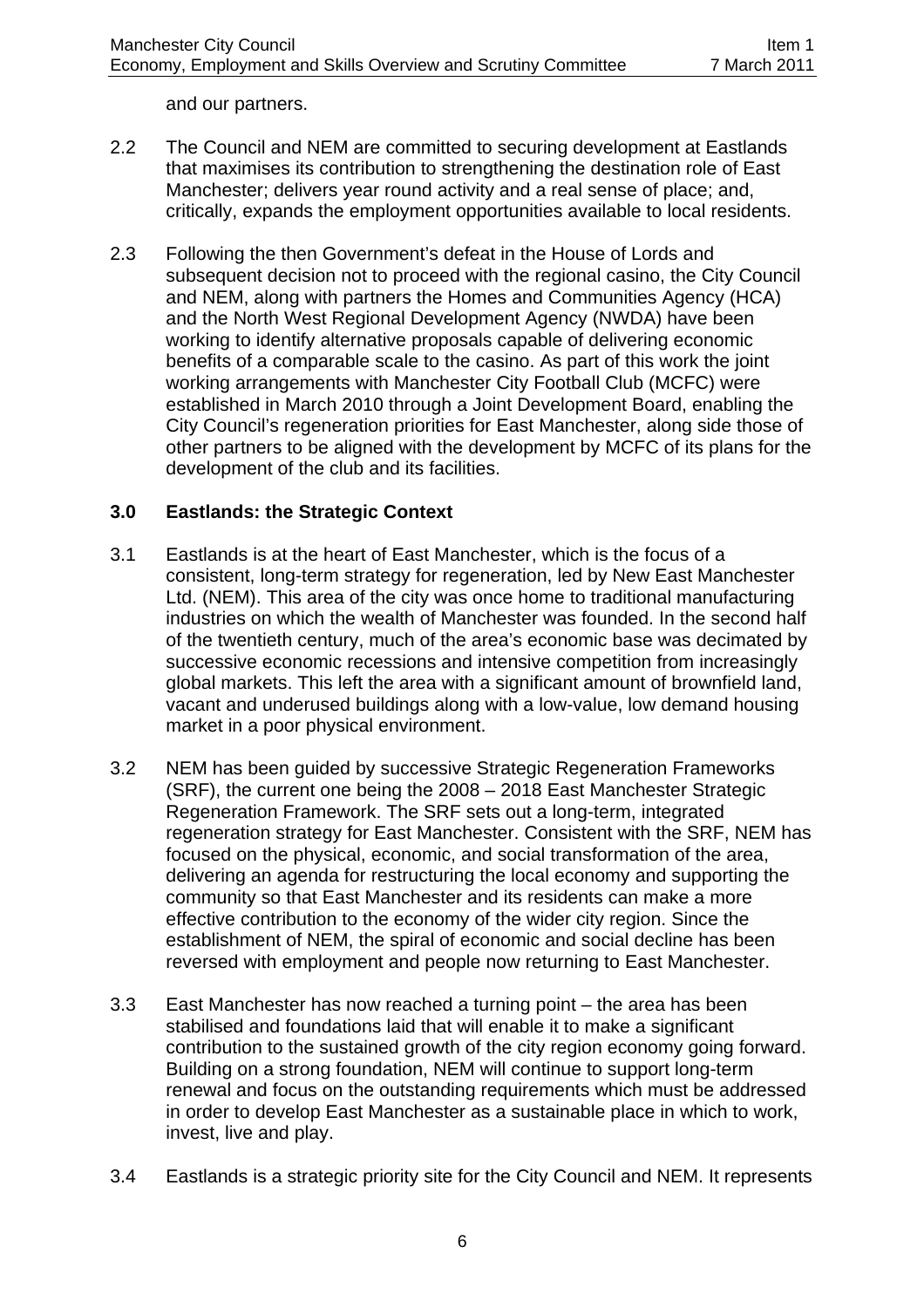one of the largest physical and economic regeneration opportunities in the UK and its future development will play a critical role in underpinning the ongoing transformation of, and diversification of, the economic base of East Manchester, allowing the area to make a significant contribution to the City Region economy. It also has a critical role to play in creating the sense of place which can help change perceptions of East Manchester as a place to invest and in promoting further regeneration across the eastern side of the city.

## **4.0 The Eastlands Regeneration Framework**

- 4.1 Under the terms of the Memorandum of Understanding (MOU) signed last March the City Council, MCFC and NEM agreed to work together to create a transformation plan for the area around the City of Manchester Stadium. This agreement and the Football Club's commitment to east Manchester has encouraged NEM to undertake a review of the East Manchester Strategic Regeneration Framework to ensure that the benefits flowing from this partnership are recognised and maximised. This work has concluded that it is the Eastlands area and the surrounding neighbourhoods which require detailed review.
- 4.2 A new draft Eastlands Regeneration Framework has been developed which refreshes key parts of the existing 2008 – 2018 East Manchester Strategic Regeneration Framework (SRF) that was developed for the area and which was approved by Executive in December 2007. It builds on the existing SRF and represents guidance for the next generation of private and public investment that will realise the overall ambitions for Eastlands including:
	- to confirm and expand the area's role as a national and international destination;
	- to strengthen the area's focus on sports and recreation;
	- to increase community access to world class sports facilities;
	- to develop the area's accompanying leisure and entertainment provision;
	- to provide the full and augmented range of employment opportunities;
	- to connect the area to the surrounding city; and
	- to undertake the regeneration in a way that supports Manchester's Green City programme.

A copy of the draft Eastlands Regeneration Framework is appended to this report.

# **Vision**

- 4.3 The vision for Eastlands is to continue the transformation of a former heavy industrial area into an attractive and unique urban place of international repute, a district making a unique contribution to Manchester with its highprofile sports, entertainment, leisure and commercial uses.
- 4.4 Eastlands is no ordinary urban district, but it is one that has a role to play at a city-wide, regional, national and international scale. The strategic development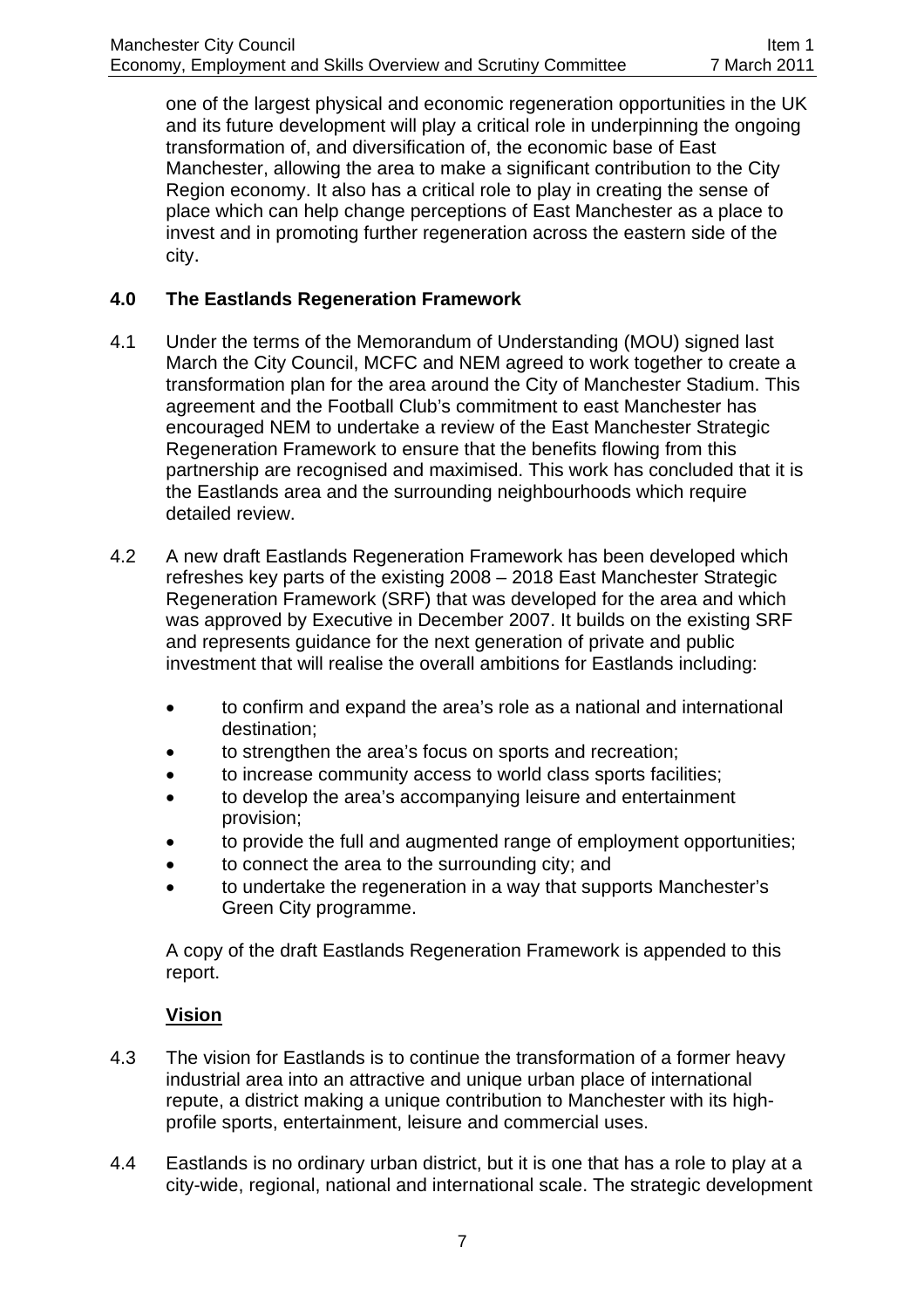ambitions for Eastlands can be summarised as follows:

- Expand a World-Class Sports Destination;
- Introduce Destination Leisure and Recreation Facilities;
- Capitalise on Regeneration Investment;
- Support Manchester's Green City Initiatives:
- Create a Distinctive Sense of Place: and
- Deliver Improved Social and Economic Outcomes
- 4.5 The Eastlands Regeneration Framework establishes an overall vision and approach for moving forward with the next stage of development in this key district of East Manchester. Transformational major investments are anticipated and their beneficial impacts must be optimally directed. The draft Eastlands Regeneration Framework provides the basis for the delivery of the next phase of development and, subject to the approval of the Executive, will form the basis of public consultation prior to a report back to the Executive on the outcomes of that consultation process.
- 4.6 Eastlands and the proposed MCFC investments are exciting opportunities to continue building on the success achieved in East Manchester to date. Continued redevelopment of the district will require a considered approach to take best advantage of each development opportunity and will take place in a series of phases. Further work around phasing will be undertaken as work progresses; however, a high-level phasing programme has been developed based on the current context to guide both private and public sector investment.

## **Key Developments**

- 4.7 The Framework identifies the core sites for Eastlands as follows:
	- Openshaw West (the former Clayton Aniline) site;
	- The Stadium Eastern "Collar" site;
	- North and West of the Stadium Area;
	- Velopark;
	- The Beswick Sports & Community Hub;
	- Clayton Hall Area; and
	- Openshaw south of Wilson Street / Clayton Lane.
- 4.8 Key sites that will be significantly influenced by the development of Eastlands are identified as:
	- Alan Turing Way;
	- The Metrolink Stations Eastlands City Stadium, Velopark and Clayton Hall;
	- Holt Town; and
	- Central Park.
- 4.9 The draft Regeneration Framework indicates that the focus of initial development should be in and around the City of Manchester Stadium, the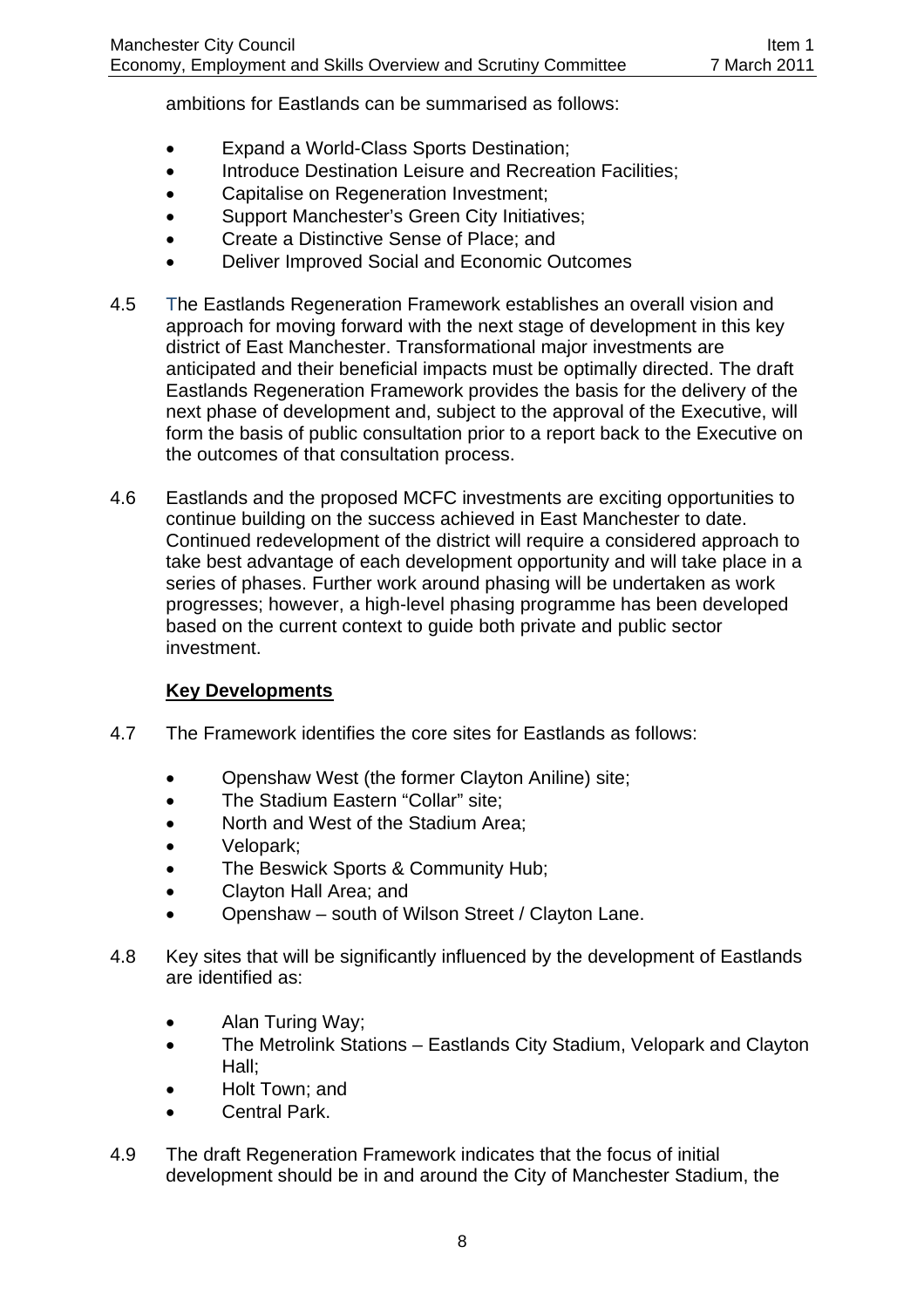Openshaw West site, Velopark and locating new community facilities in a manner that secures maximum regeneration benefits.

- 4.10 These developments are aimed at establishing Eastlands as a global destination. The ongoing growth of activity on the site will then require space to continue developing the commercial mix envisioned for Eastlands. Canalside hotel and commercial development are envisioned within the Eastlands site on the north side of Ashton Canal and fronting onto Alan Turing Way. The Framework proposes the continuation of developing employment/ commercial development opportunities on sites along the Alan Turing Way axis and in the Central Park/ Ten Acre Lane area. New private sector mixed-use development is then regarded as viable, subject to market conditions in the Clayton Hall corridor along Ashton New Road, Holt Town and along the Alan Turing Way corridor at Coleshill Street.
- 4.11 A key and potential short term phase of this overall development plan is likely to relate to land in Openshaw West in and around the former Clayton Aniline site, a large area of derelict and underused land to the south and east of Alan Turing Way and Ashton New Road which the Club, through its development company, Brookshaw Developments, have been assembling over the last 12 months. At the same time the Club has continued to invest in a series of detailed evaluations to determine the site's use for additional football facilities as well as reviewing options for new community facilities that can meet the needs of the area. The partnership work on the development of an Eastlands Community Sports Plan is taking forward this latter element of facilities planning.
- 4.12 The Football Club anticipates submitting a planning application for the remediation of the site this month. Subject to securing the necessary consents the club anticipates commencing the remediation works in July 2011. Subject to the outcome of this due diligence work it is anticipated that a detailed planning application for the development of the Openshaw West site will be brought forward following detailed consultation on the scheme that will commence in the Autumn of 2011
- 4.13 The Council holds some land within the site most of which is currently in use as open space which is considered surplus to requirements. Officers will authorise and advertise the appropriation of this land to planning purposes. Representations received will be taken into account before any decision is made to enclose the land and subsequently dispose of it to assist the redevelopment proposed by the Club.
- 4.14 The draft Eastlands Regeneration Framework document is intended to provide the guidance necessary to effect this next round of investment to maximum collective benefit of Eastlands and East Manchester as a whole. It provides a description of the general use, design, character and phasing of each of the principal initiatives and surrounding opportunities, as well as guidance on their optimal development. Subject to the outcome of the consultation exercise the Executive will be invited to finalise the detail of the Framework to guide development and investment activity for the overall estate and to provide a robust framework to determine planning applications.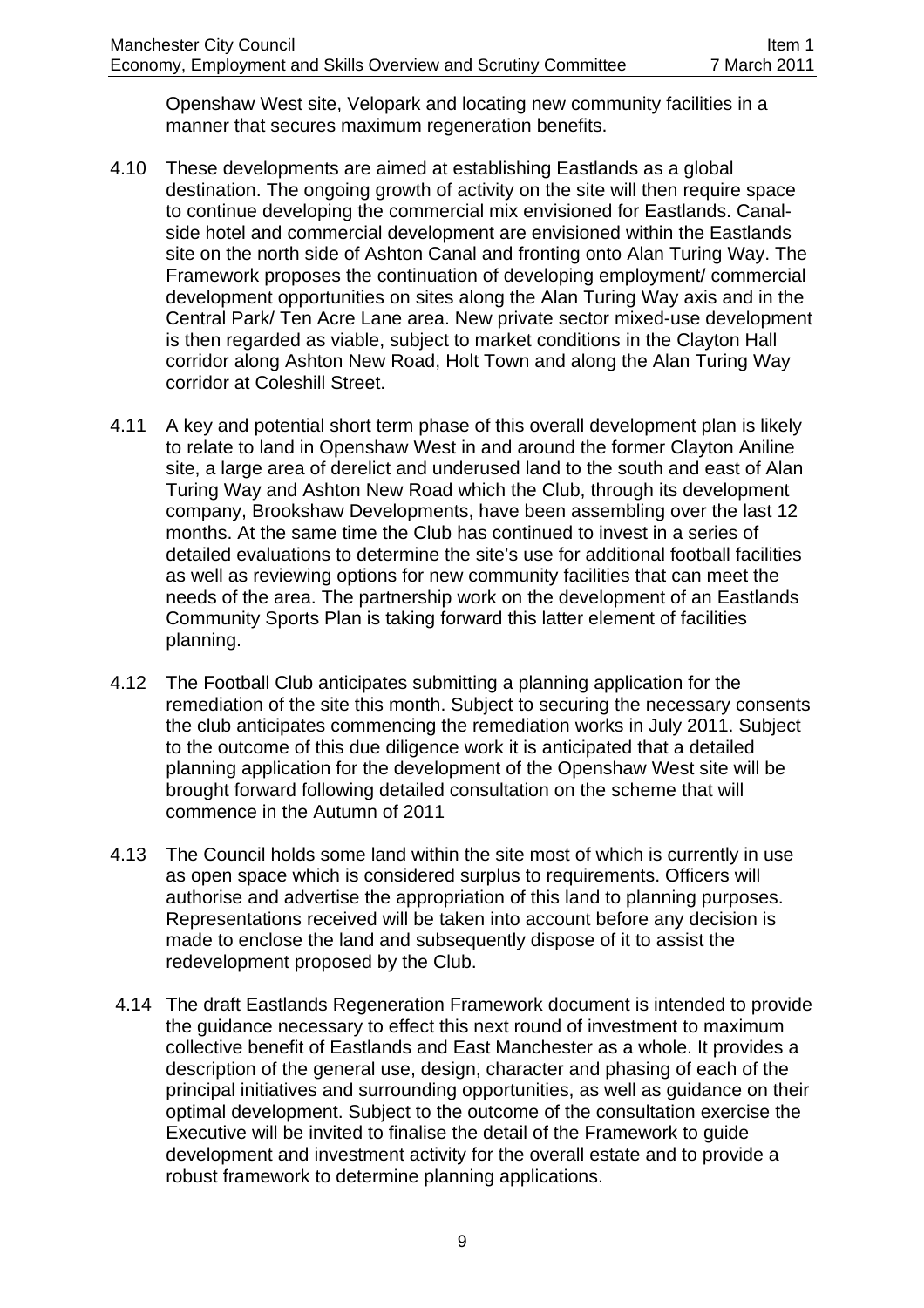## **5.0 An Eastlands Community Sports Plan**

- 5.1 The draft Eastlands Regeneration Framework highlights the importance of the existing sports and community facilities in and around Eastlands and the imperative of ensuring that any new facilities not only reinforce and expand the existing community and sporting offer but also supports the wider regeneration of East Manchester. To that end the existing Joint Development Board (JDB) arrangements involving the Council, New East Manchester and the Club have agreed to work closely together, taking forward a shared vision to ensure that local residents, particularly families and young people, benefit from the sporting and other opportunities available at Eastlands.
- 5.2 The JDB has recognised that placing the development of existing and potential new community and sports facilities within a wider Community Sports Plan will ensure that investment is placed within an appropriate strategic context and governance arrangements. Over the last three months the parties, within the context of the emerging draft Regeneration Framework have been working to examine opportunities to enhance the community sports offer in East Manchester and reviewing the existing governance and management arrangements.
- 5.3 It is proposed that work now proceeds to prepare an Eastlands Community Sports Plan which will review the existing facility provision for community and elite sport, identify long term community and elite sport needs, identify potential investment opportunities which add value to the wider East Manchester offer, and establish the most effective and efficient model of delivery.
- 5.4 The Eastlands Community Sports Plan will in particular:
	- Bring forward plans for a new sport and community hub embracing the outcomes of the exploratory work associated with the provision of a new swimming pool;
	- maximise community participation and engagement;
	- develop Eastlands and East Manchester as a global destination for sport and major events; and
	- enhance the global profile of Manchester including maximising legacy benefits.
- 5.5 In addition to the work associated with the sport and community hub there are a range of other potential development propositions that should be progressed in East Manchester to support the vision for sport that will lie at the heart of the Community Sports Plan. These include:
	- opportunities on the existing Sportcity estate, at the Velodrome and the new Indoor BMX Arena;
	- potential new speedway, basketball and Taekwondo facilities at the Belle Vue Leisure Centre; and
	- strengthening the existing sporting offer at the East Manchester Academy and at the Ten Acres Lane Sports Complex.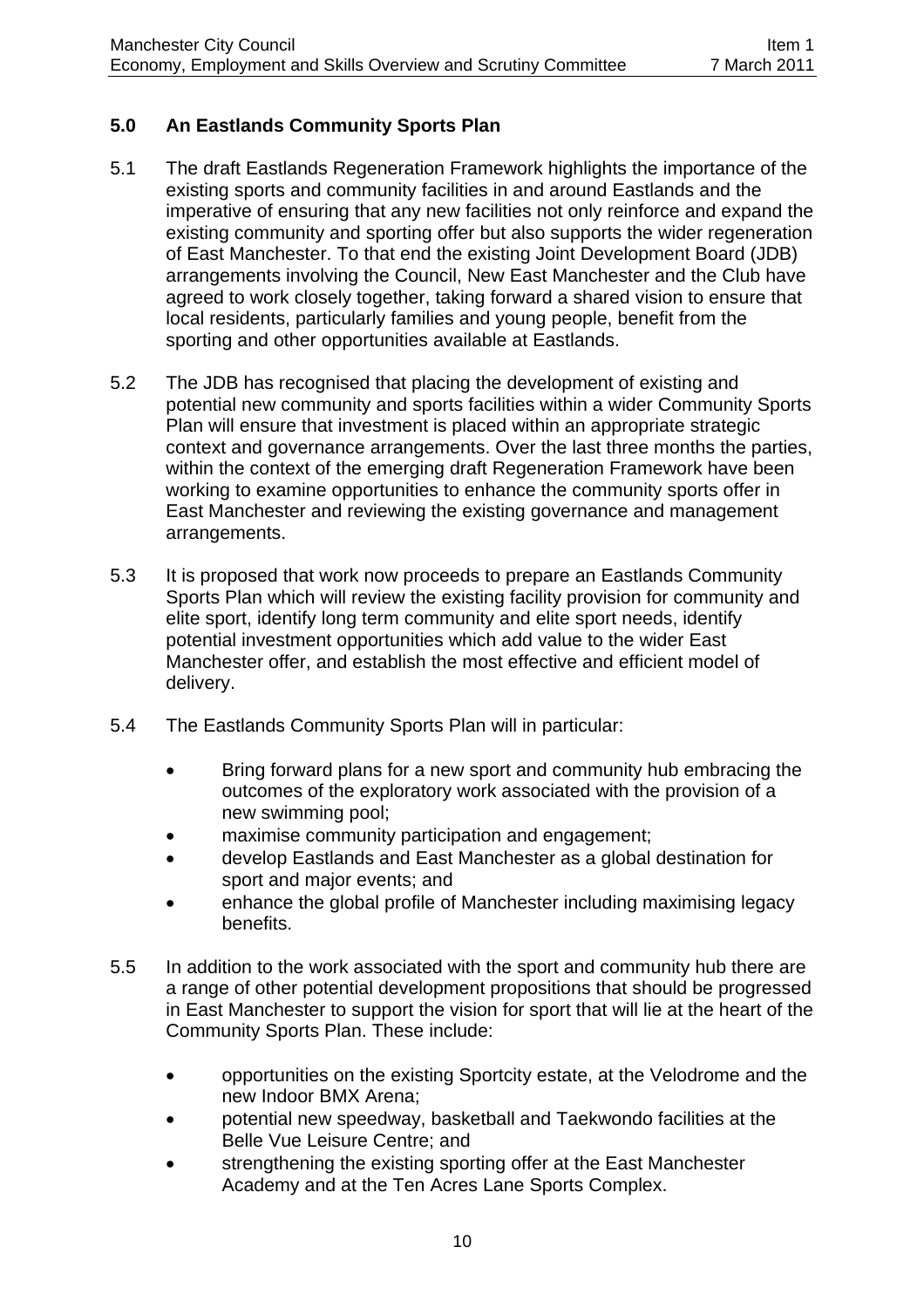These significant opportunities will be evaluated and examined in detail with partners as part of the Eastlands Community Sport Plan.

5.6 The final Eastlands Community Sport Plan will be brought forward to a meeting of the Executive this Summer enabling the proposals within it to support the delivery of the Eastlands Regeneration Framework. The Plan will also support the detail of any planning application brought forward in the Autumn for the Openshaw West site.

# **6.0 The Eastlands Development Partnership**

- 6.1 The parties are currently considering options for formalising the existing arrangement established through the Memorandum of Understanding signed in March 2010. Establishing a delivery vehicle, the Eastlands Development Partnership, would act as the main vehicle for partnership activity between the City Council, NEM and the Club. This partnership would have two principal roles:
	- To co-ordinate the implementation of the Eastlands Regeneration Framework to secure the comprehensive development of the remaining land on the Eastlands estate and the realisation of the Club's proposals for the development of its facilities in the area; and
	- To develop a model and commissioning arrangement for the management and operation of the estate along with the sports and community facilities on and off the estate (including new and/or reprovided facilities delivered as part of the redevelopment) in accordance with an agreed Eastlands Community Sport Plan
- 6.2 The intention is that the parties create a new partnership vehicle which will, through its governance arrangements establish formal joint working arrangements for the delivery of the project. The City Council's capital contribution will take the form of its land interest around the stadium (subject to the support of key stakeholders such as the HCA, the RDA and Sport England) on terms which protect the market value of the land. The Club will invest the majority of the capital requirement of the joint venture in the form of cash and cash equivalent resources that will be available to the joint venture to deliver the project, including funding the feasibility, design and delivery arrangements for the future development of the land the City Council will contribute to the vehicle. The partnership will be managed through a partnership board made up of senior representatives of the partners and representatives of the HCA and Sport England, the two main funders of the works to the site in the past, will also be invited to join the board.
- 6.3 The precise nature and form of the partnership arrangements are now the subject of discussion and will ensure that appropriate governance and risk management arrangements are established along with ensuring that the financial and tax position is fully considered.
- 6.4 The partnership will be the vehicle that drives the redevelopment of the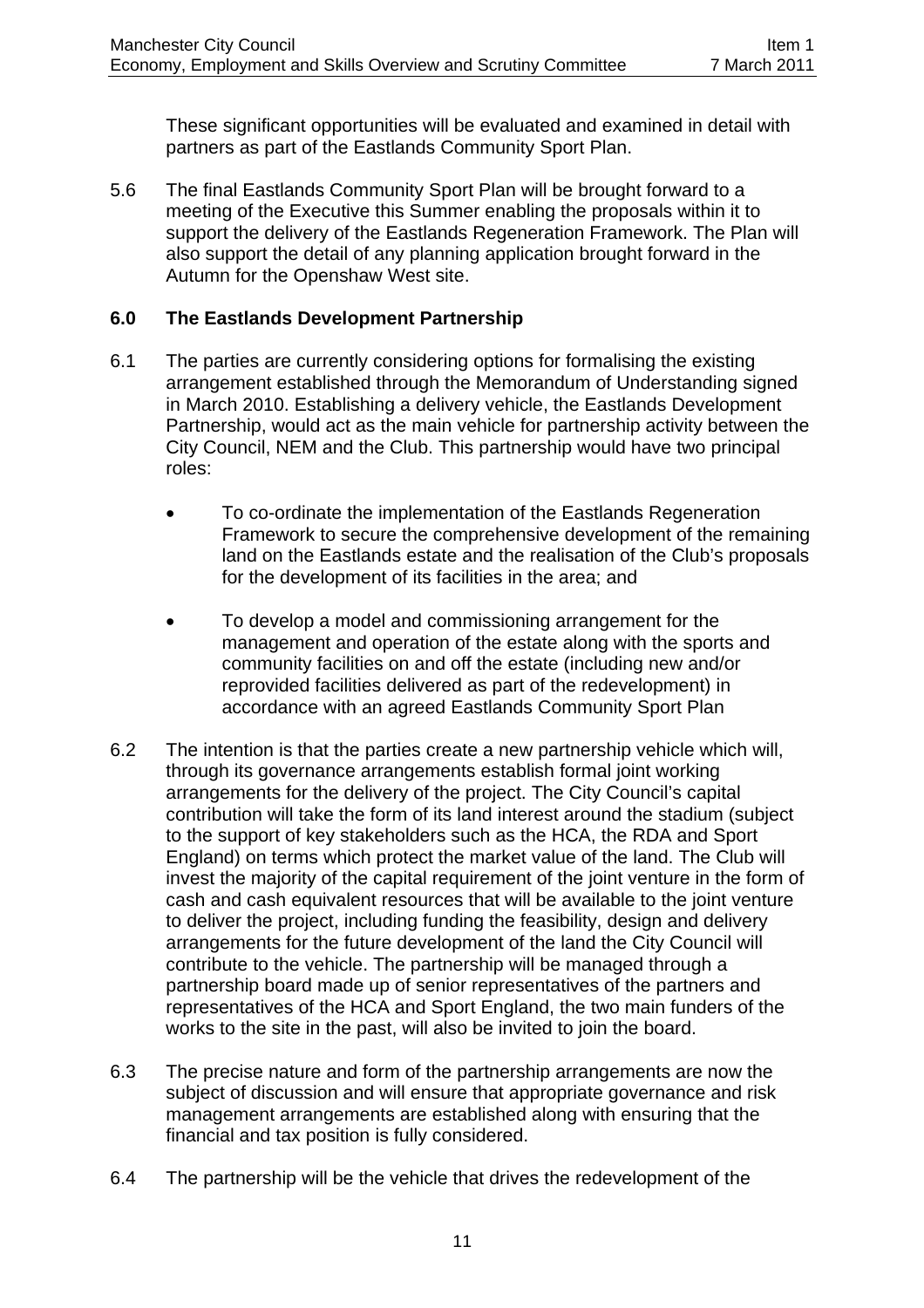Eastlands estate in accordance with the Eastlands Regeneration Framework. It will align the Club's interest in the Openshaw West site with the partnership's rights over the remainder of the estate. This will enable the delivery of the development as a comprehensive project driven by a single masterplan and commercial plan. This arrangement has the potential to unlock the site adjacent to the City of Manchester stadium to provide a destination leisure development that will lead to the creation of a significant number of new jobs. In the past this site has been identified as being suitable for a Regional Casino. Subsequent attempts to market competitively the site have demonstrated that it is difficult to create a scheme for the site that can attract the support of occupiers and funders without a significant value generator as an anchor use. The partnership with the football club will explore how far the Club's commercial aspirations can become the anchor for the future development of the site. It will also help support the early redevelopment of the Openshaw West site subject to the due diligence processes being undertaken by the Club being concluded satisfactorily.

- 6.5 It is proposed to establish a joint team comprised of officers from the Club and the City Council under the co-leadership of the Chief Executive of New East Manchester who will be seconded full time to the project. This team will also include, as and when required, key senior officers from the City Council in areas including leisure, planning, property and legal with the intention of ensuring that detailed proposals are brought forward in a manner consistent with the City Council's strategies for the area and in full consultation with the local community and other stakeholders as appropriate.
- 6.6 Subject to the views of the Executive it will be the intention that officers and the Club bring forward detailed proposals for the Executive's determination following consultation with key stakeholders such as Sport England and the HCA.

## **7.0 Collaboration Agreement**

- 7.1 The development of the Openshaw West site will be undertaken by the Club and terms have been agreed between the City Council, NEM, the Club and Brookshaw Developments Limited for a Collaboration Agreement that will enable the parties to bring forward detailed plans for the redevelopment of Openshaw West in a manner which promotes the social, economic and environmental well being of the area. This is an essential step to ensure that development proposals for this site are developed in a manner that is consistent with delivering a comprehensive approach to the development of the overall Eastlands estate.
- 7.2 The Collaboration Agreement will facilitate the working up of the initial planning application for the project by the establishment of a Programme Board to oversee the scheme. This work will also have input from the Club, the principal end user for the project and NEM who are acting as the conduit between the Council and the Club and developer in addition to liaising with other public agencies.
- 7.3 The role of the Council is as a landowner but also to assist in providing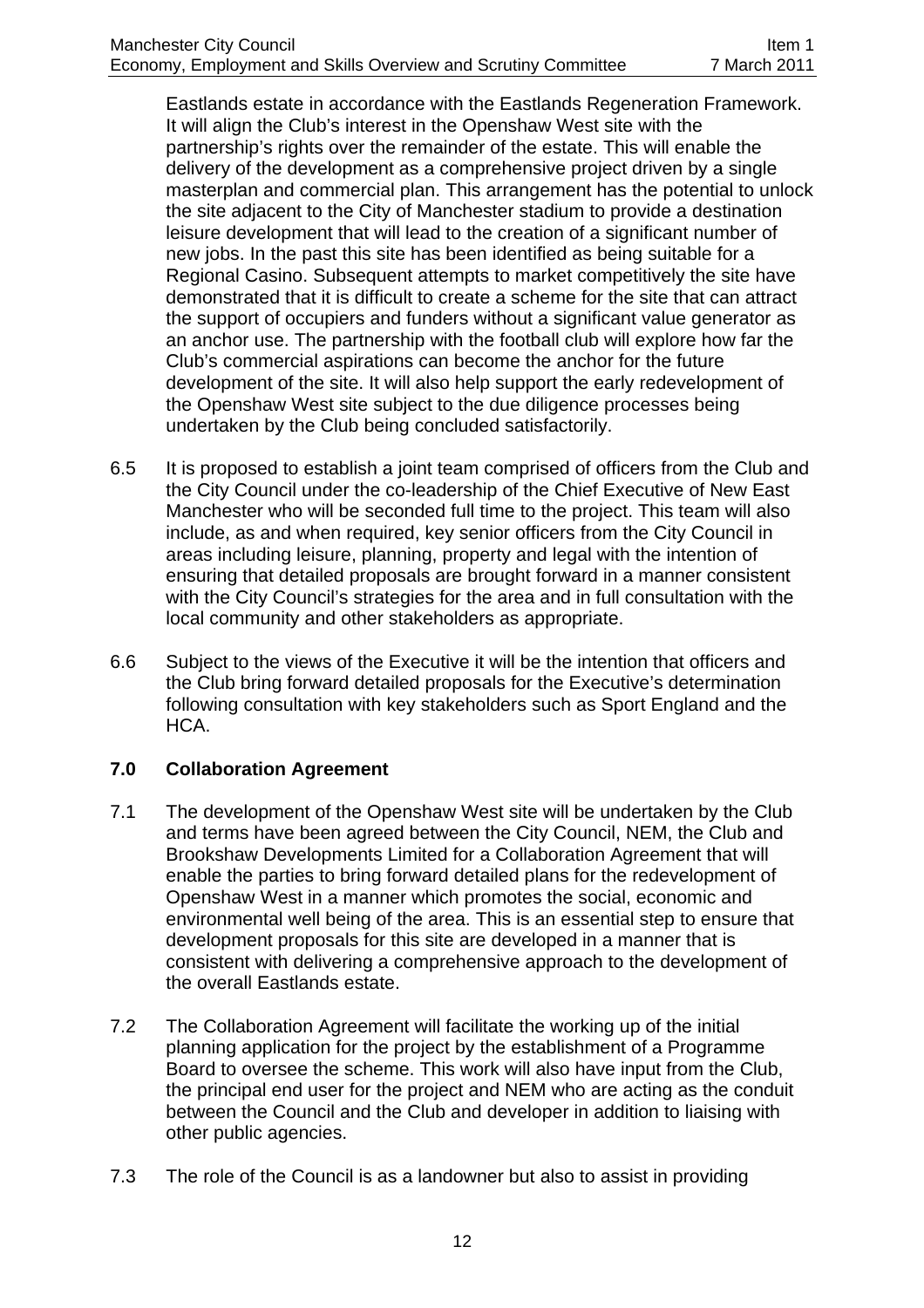guidance on planning and regeneration policies and to support the Football Club and Brookshaw Developments in the acquisition of third party interests. The Council will commit to dealing with its current land holdings so that it promotes the comprehensive redevelopment of the land. This means no disposal of the land to any third party will be agreed and no use will be made of the land that will delay or prevent the redevelopment.

7.4 In the event that a CPO is required a separate report will be brought to the Executive and the Collaboration Agreement will provide for the Club and Brookshaw to indemnify the Council's costs in making and confirming any such CPO. The agreement is intended to last until the land in Openshaw West has been acquired and to establish a framework in which the terms for the transfer of any land held by the Council will be transferred to Brookshaw . If the Club decides not to proceed with the proposed redevelopment it may terminate the agreement at any time before the Council makes a CPO resolution. After such a resolution, the consent of the Council will be required to bring the collaboration agreement to an end. Until the Collaboration Agreement ends the Council agrees not to deal with its existing land interests except so as to support delivery of the redevelopment scheme.

## **8.0 Conclusions**

- 8.1 This report has been brought forward following extensive partnership working with the Football Club about the shared ambition to deliver a comprehensive approach to the development of the Eastlands Estate. The proposals contained in this report are not only designed to ensure that future development proposals in relation to the site at Openshaw West which is now effectively controlled by the Club, are married with the landholdings of the City Council on the rest of the Eastlands site, but also to ensure that community needs, where sports facilities and participation are concerned, can become an integral feature of short and long term development objectives.
- 8.2 Considerable work is still required to be undertaken before detailed development proposals are capable of detailed definition, although under the leadership of the Club considerable due diligence work has already been undertaken and more is planned over the coming months, in the light of the remediation works which are to be undertaken on the Openshaw West site. These will be influential in finalising the Club's development plans which are not due to be finalised until the Autumn, alongside the development of the Community Sports Plan which will ensure that this crucial dimension can influence the detailed development of comprehensive proposals.
- 8.3 The draft Eastlands Strategic Framework has been prepared to guide development and investment activity in the area, and subject to the outcome of the public consultation exercise, to provide the essential robust framework to enable planning applications to be determined. The principle of a formal partnership structure is also canvassed in this report and this is intended to create the necessary governance arrangements to ensure all these processes are integrated and based firmly upon the Council's established regeneration priorities for the East Manchester area.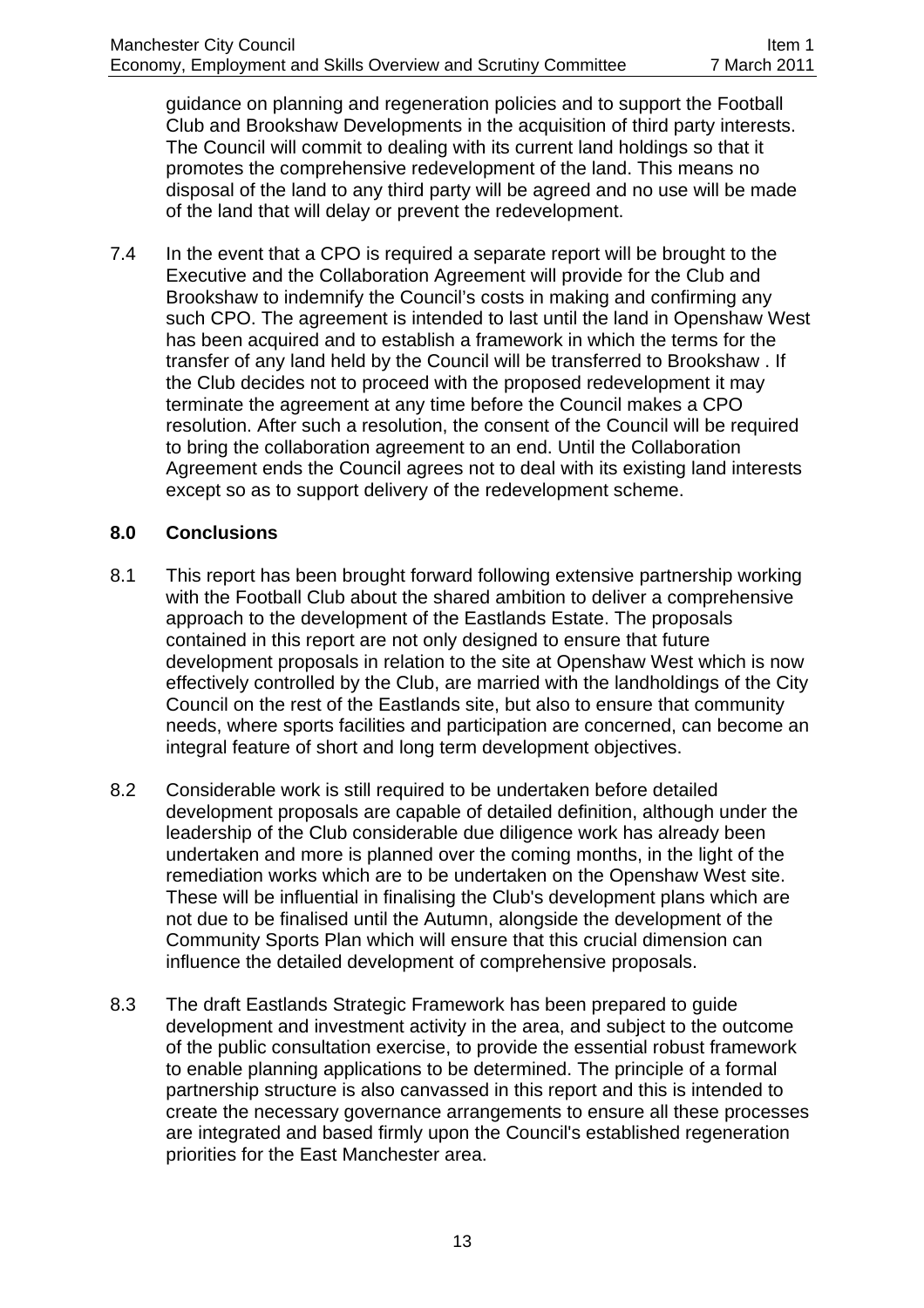- 8.4 The scale, nature and ambition of the opportunities that can be brought forward at Eastlands now, offers real and tangible prospects of securing much wider regeneration benefits for East Manchester. The opportunities that flow from the next generation of investment at Eastlands will make significant impacts on the lives of East Manchester residents and contribute to the delivery of the outcomes that were set in the 2008 – 2018 East Manchester Strategic Regeneration Framework.
- 8.5 Detailed recommendations appear at the front of this Report.

# **9.0 Contributing to the Community Strategy**

## **(a) Performance of the economy of the region and sub region**

9.1 The framework will provide the catalyst for further investment and employment in the area.

## **(b) Reaching full potential in education and employment**

9.2 The next generation of investment at Eastlands and into adjoining areas will facilitate the creation of a substantial number of jobs in a range of employment sectors.

## **(c) Individual and collective self esteem – mutual respect**

9.3 Not applicable

## **(d) Neighbourhoods of Choice**

- 9.4 The proposed developments are aimed at establishing Eastlands as a global destination and as a major catalyst for driving forward and encouraging the retention of existing residents and attracting new working households to live in the wider East Manchester area.
- 9.5 The Eastlands Regeneration Framework, and the proposals to bring forward an Eastlands Community Sport Plan, will provide the opportunity to deliver appropriate additional sports and community facilities which will help ensure surrounding communities can secure benefits from future investment into Eastlands.

## **10.0 Key Polices and Considerations**

# **(a) Equal Opportunities**

10.1 A key outcome will be to capture significant employment opportunities and ensure that local residents have the opportunity to compete for such job opportunities . In addition, there is a commitment to ensure that design standards will comply with the highest standards of accessibility.

# **(b) Risk Management**